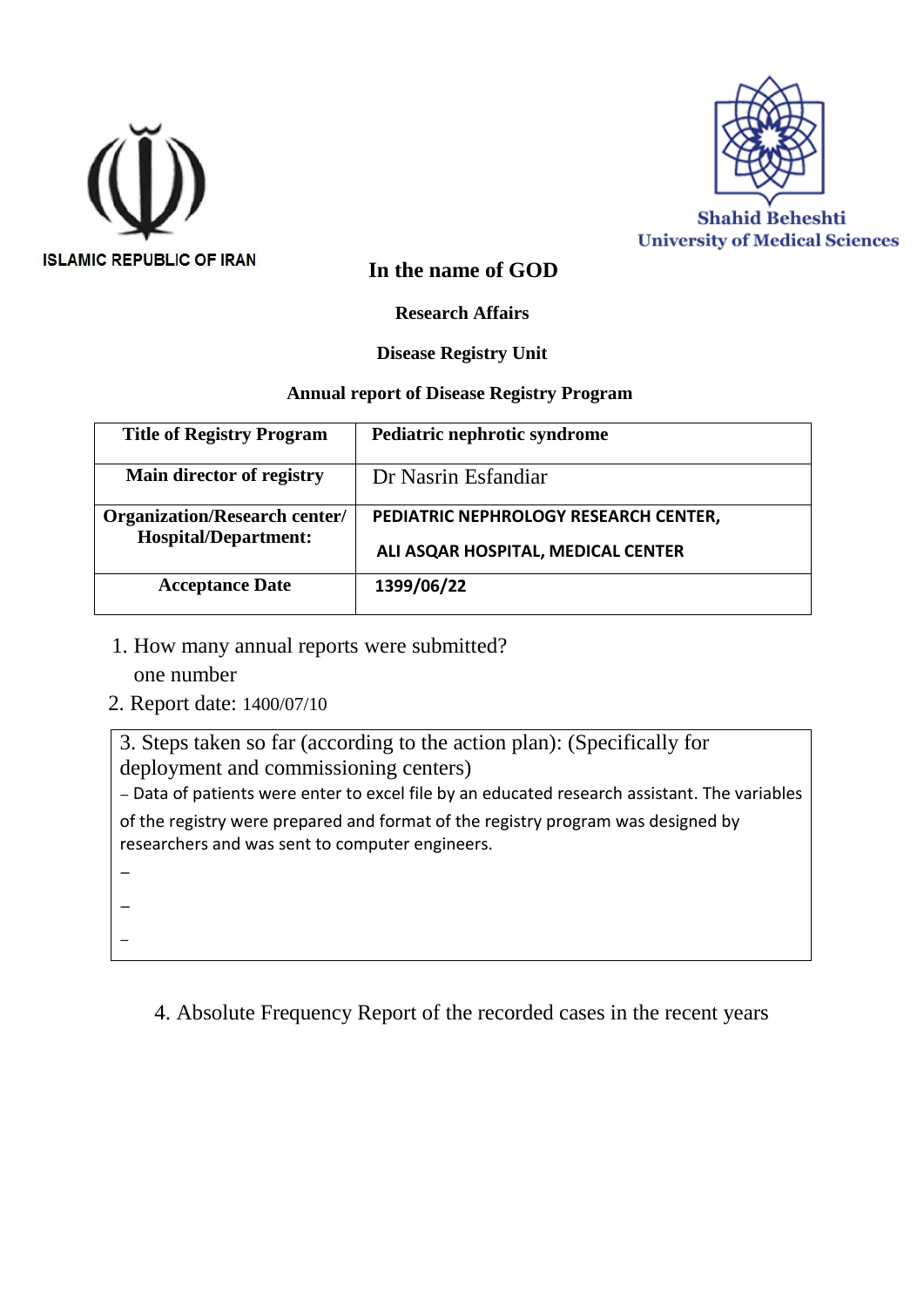

5. Sex distribution based on recorded cases



6. Percent of reported cases over expected cases

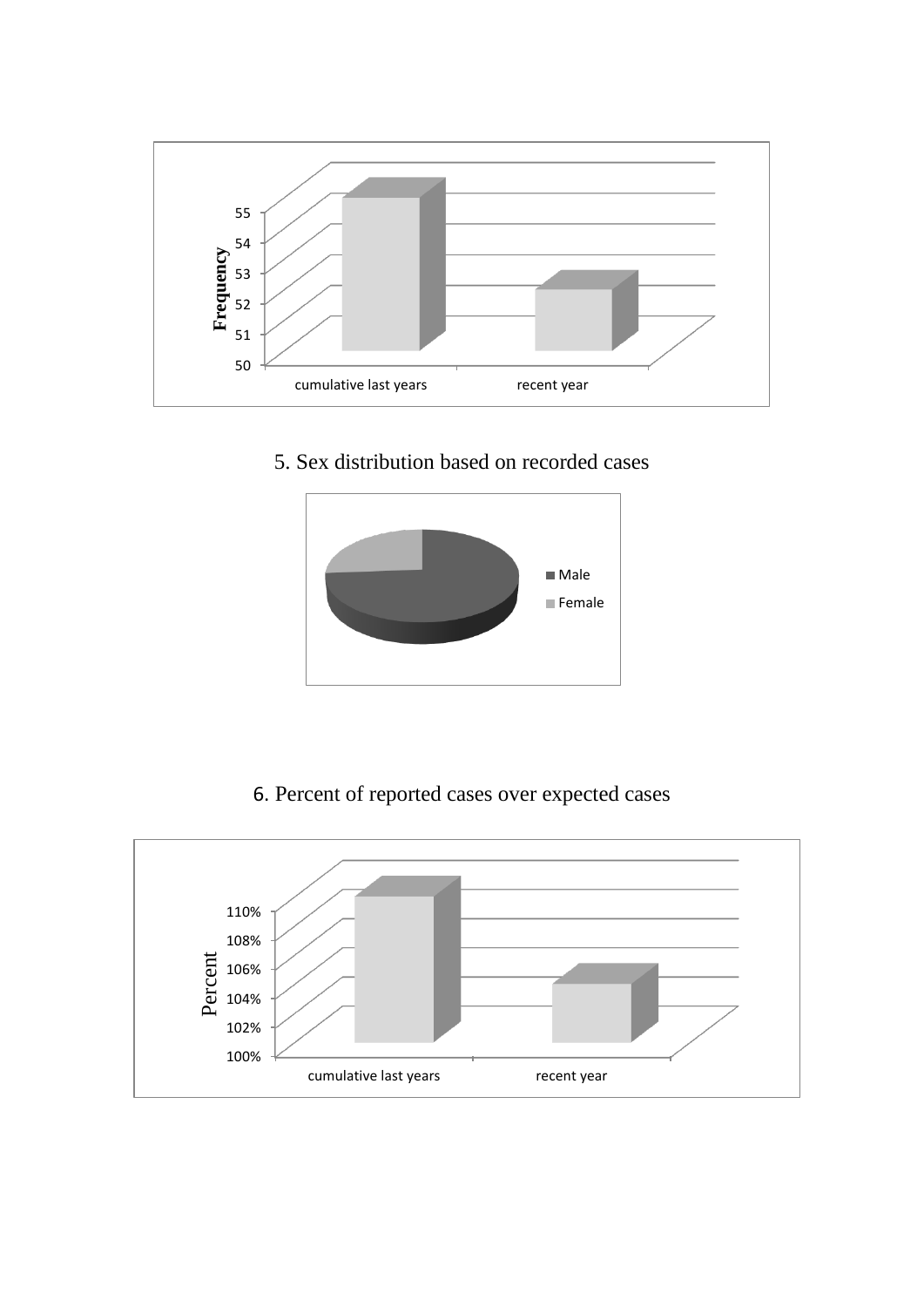cumulative percent last years =  $\frac{55}{60}$  $\frac{50}{50}$  × 100 = 110% recent percent year =  $\frac{52}{52}$  $\frac{50}{50}$  × 100 = 104%

## 7. Published articles

| Number | Title of article | Published year | Journal / Congress | authors | <b>DOI</b> |
|--------|------------------|----------------|--------------------|---------|------------|
|        |                  |                |                    | ж       |            |
| ∗      |                  |                |                    | ∗       |            |
| ∗      |                  |                |                    | ∗       |            |

| Number | Title of book | Published year   authors |   | <b>ISBN</b> |
|--------|---------------|--------------------------|---|-------------|
| $\ast$ | ∗             | $\ast$                   | * |             |
| ж      | ∗             | ∗                        | ∗ |             |
| ж      | ∗             | $\ast$                   | ∗ |             |

# 8. published Books

## 9. Workshops held

| Number | Title of Workshop | Participants | Organizer | Duration   Hold | location |
|--------|-------------------|--------------|-----------|-----------------|----------|
| ∗      | ∗                 | ∗            | *         | ∗               |          |
| ∗      | *                 | ∗            | *         | ∗               |          |
| ∗      | ∗                 | ∗            | ∗         | $\ast$          |          |

## 10. Seminars / Conferences held

| Number | Title of<br>Seminar /<br>conference | Type of<br>Seminars /<br>conferences |          | Participants | Organizer | Hold<br>time | Hold<br>location |        |
|--------|-------------------------------------|--------------------------------------|----------|--------------|-----------|--------------|------------------|--------|
|        |                                     | International                        | National | Regional     |           |              |                  |        |
| $\ast$ | $\ast$                              |                                      |          | $\ast$       | $\ast$    | $\ast$       | $\ast$           | $\ast$ |
| $\ast$ | $\ast$                              |                                      |          | $\ast$       | $\ast$    | $\ast$       | $\ast$           | $\ast$ |
| $\ast$ | $\ast$                              |                                      |          | $\ast$       | $\ast$    | $\ast$       | $\ast$           | $\ast$ |